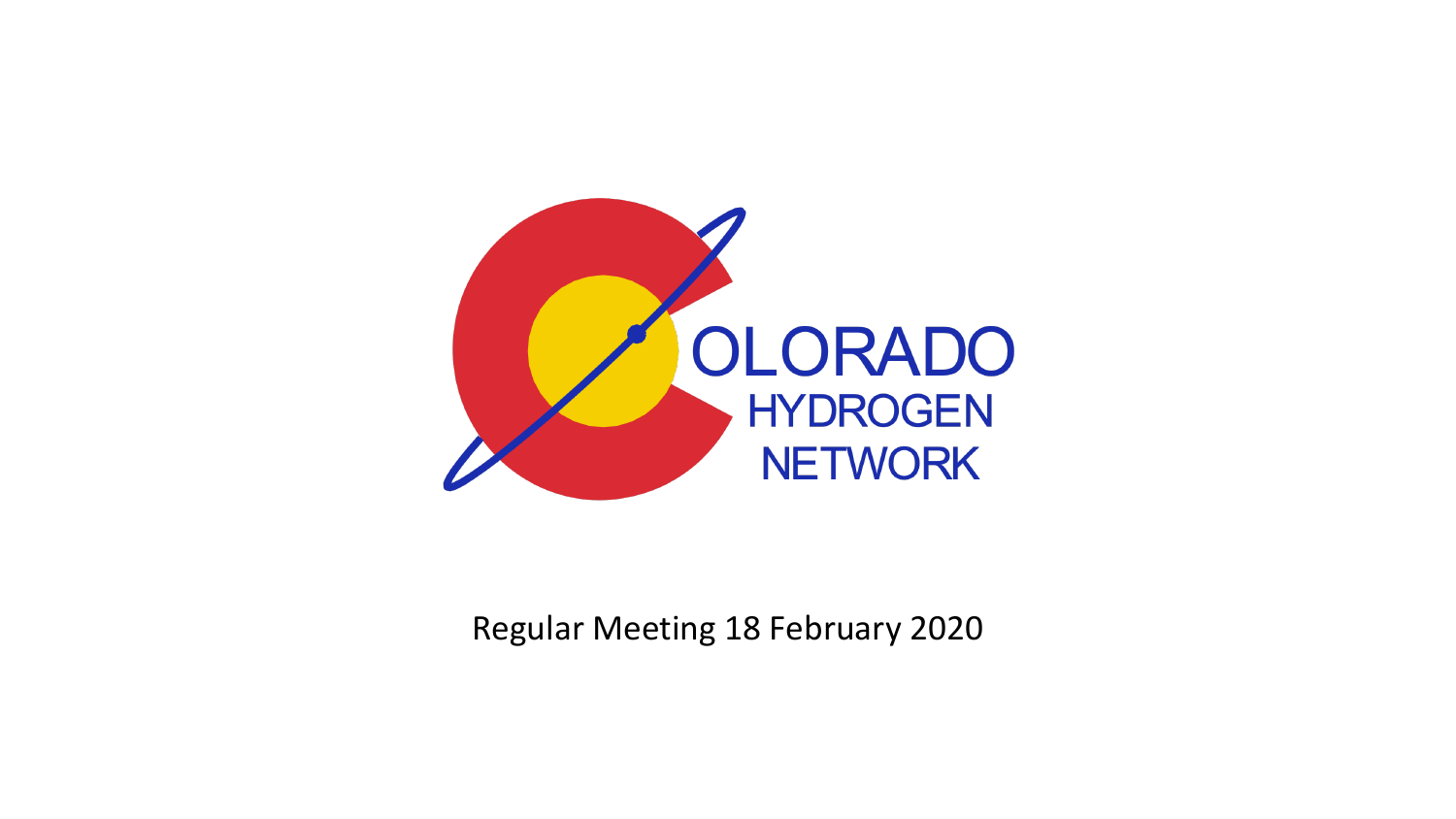# Agenda

- Business Meeting
	- Comments on nominating officers, signing up members and elections for Advisory Board members (Brian)
- Activity Report
	- DoE FOA Grant
		- CHN plan to submit (Brian)
	- Contacts
		- FCHEA posted notice of CHN formation (Brian)
		- Key California H2 & Fuel Cell group offer of support for CHN (Energy Independence Now) (Brian)
		- City of Boulder H2 fueling & FC Bus (Brian)
		- Colo Energy Office plans for H2 Roadmap (Frans)
		- New Energy Coalition (Frans)
		- Others? (Frans)
- Actions
	- Feb 6 meeting Action Items (Frans)
	- Roadmap topics, actions and dates (Frans)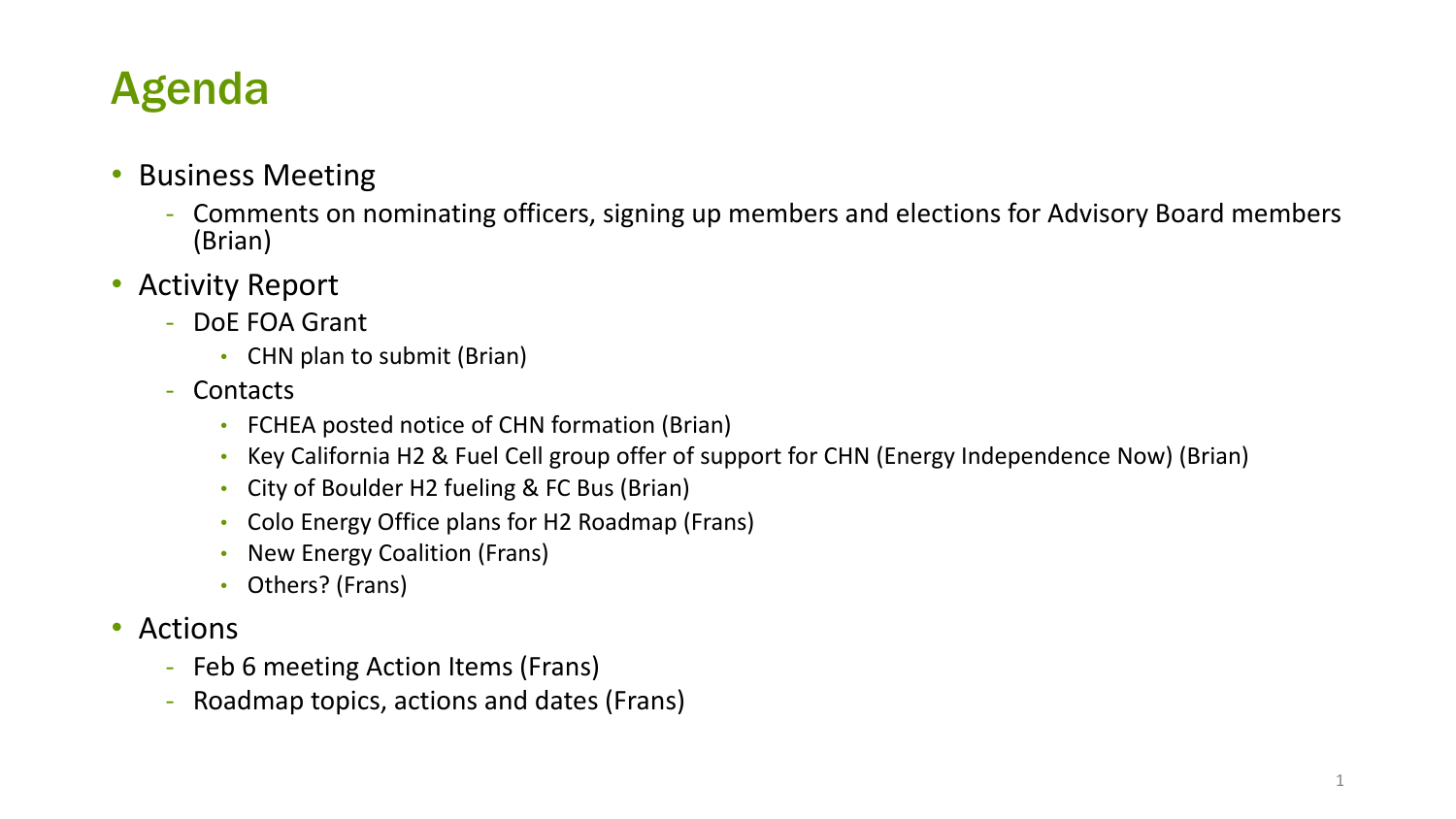# Officers, Board and Membership

- Call for nomination and self-nomination for Officers is active
	- E-mail Feb 14
	- Director of Operations, Director of Strategy and Partnerships, Communications Director
	- Of special concern is Communications Director please nominate if you know someone
- Membership sign-up page is active on the website
- Nominations and election of board members will occur once membership reaches critical mass
- Planning a letter to CCIA members offering CHN membership
	- Requesting formal response to initiate CHN membership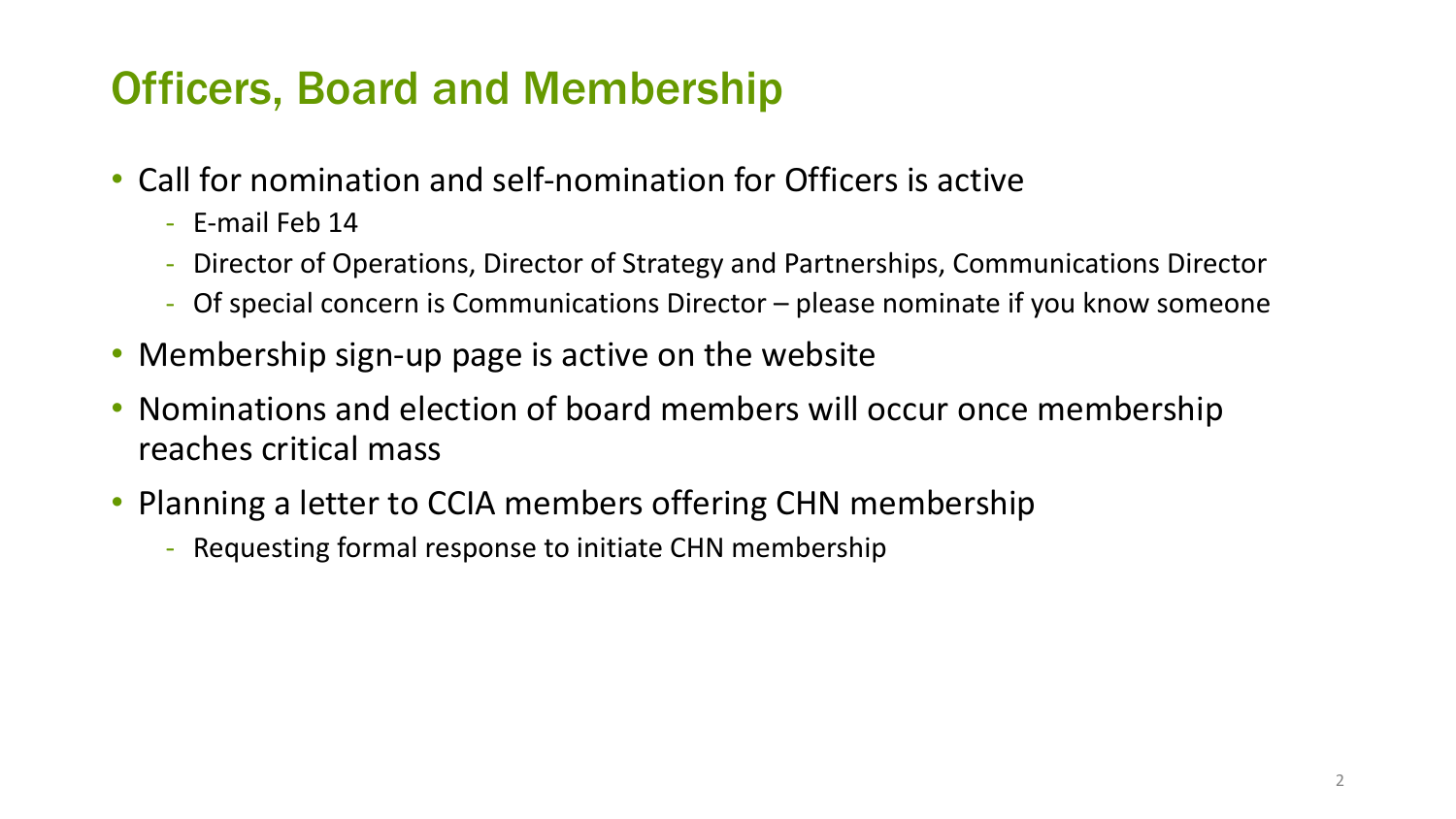# Activity – DoE FOA Grant (2197)

- CHN considering submitting a Concept Paper
	- For hydrogen fueling station(s) in Denver and/or Fort Collins
		- Electrolysis based, 350 Bar initially with planned growth to 700 Bar
	- Creating a non-profit (501(c)(3)) co-operative with the following possible members:
		- Users (car owners or lease-holders)
		- Truck and/or bus operators
		- Car dealers
		- Automakers
		- Oil companies
		- Electrolyzer supplier & general contractor
		- CSU
- Colo Div. of Oil & Public Safety (OPS)
	- CDOT not ready to proceed with Glenwood-DEN-Ft. Collins route
	- OPS changed approach to single fuel station for RFTA bus at Glenwood Springs
	- House hearing of HB20-1192 moved to Feb 20, Thursday morning (upon adjournment) Rm 107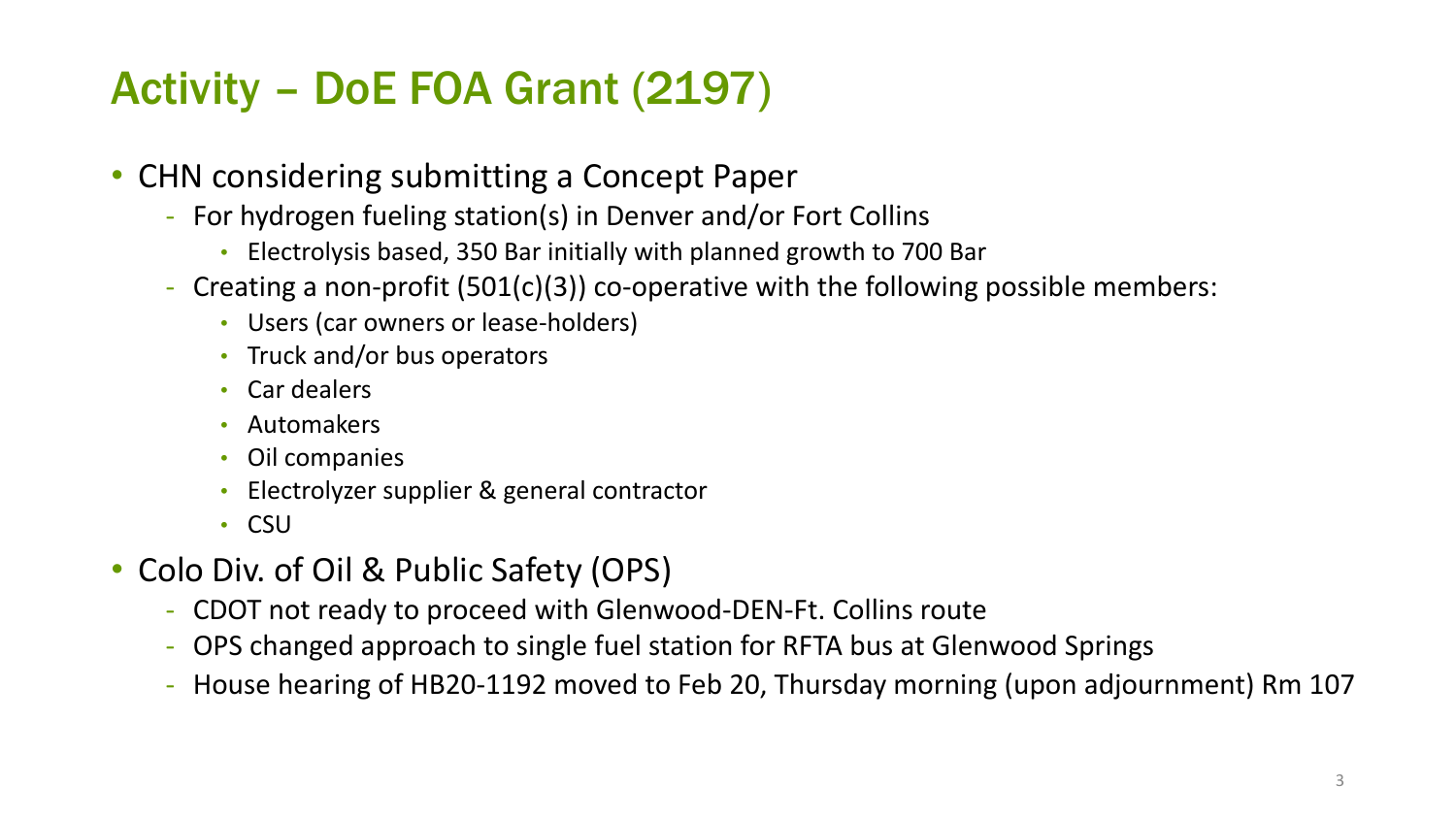# Activity – Contact – FCHEA

### **Fuel Cell and Hydrogen Energy Association (fchea.org)**

- National organization, in Wash DC, to promote hydrogen & fuel cells
- Contact with
	- Jennifer Gangi Director Of Communication (acquaintance of Brian's)
	- Morry Markowitz President (thank you to Frank Novachek, Xcel)
- FCHEA posted a press release announcing CHN formation
	- Weekly member newsletter, Feb 7

"In December 2019, the Colorado Hydrogen Network (CHN) was founded as a non-profit, membership-based business league to promote the use of hydrogen across the state of Colorado. CHN, sponsored by the Colorado Cleantech Industries Association, a Colorado-based clean technology association, highlights the economic and environmental benefits of hydrogen and fuel cell technology."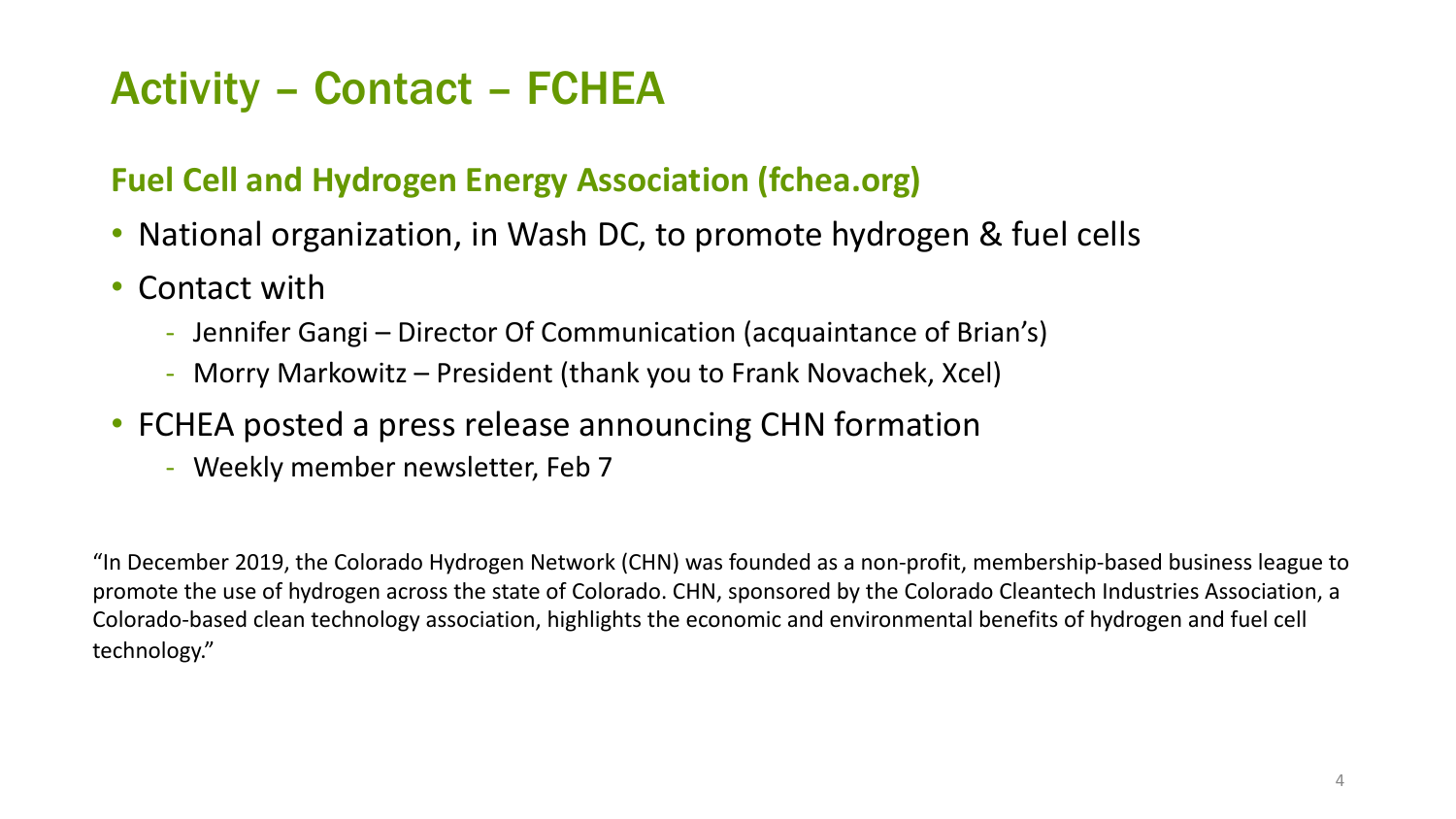# Activity – Contact – Energy Independence Now (einow.org)

### **EIN in California**

- Dedicated to advancing fuel cell electric vehicles (FCEVs) and renewable hydrogen infrastructure for transportation
- Developed the initial framework for California's "Hydrogen Highway."
- Created the initial models and maps of the hydrogen fueling infrastructure
- Co-authored bill for first standard for renewable hydrogen
- Successfully promoted inclusion of renewable hydrogen mandate
- Contacted by Brian Goldstein, Executive Director (thanks to Gordon Dash)
	- Brian is CU Graduate and former Colorado resident
	- He personally wants to help Colorado deploy FCEV
		- Also sees that it helps California by deploying FCEV's in other western states
	- Has invited CHN representatives to visit California to convey lessons-learned
		- Targeting June-July for Frans, Brian & Mahesh to visit
		- Offering the use of an FCEV to drive between Los Angeles and Sacramento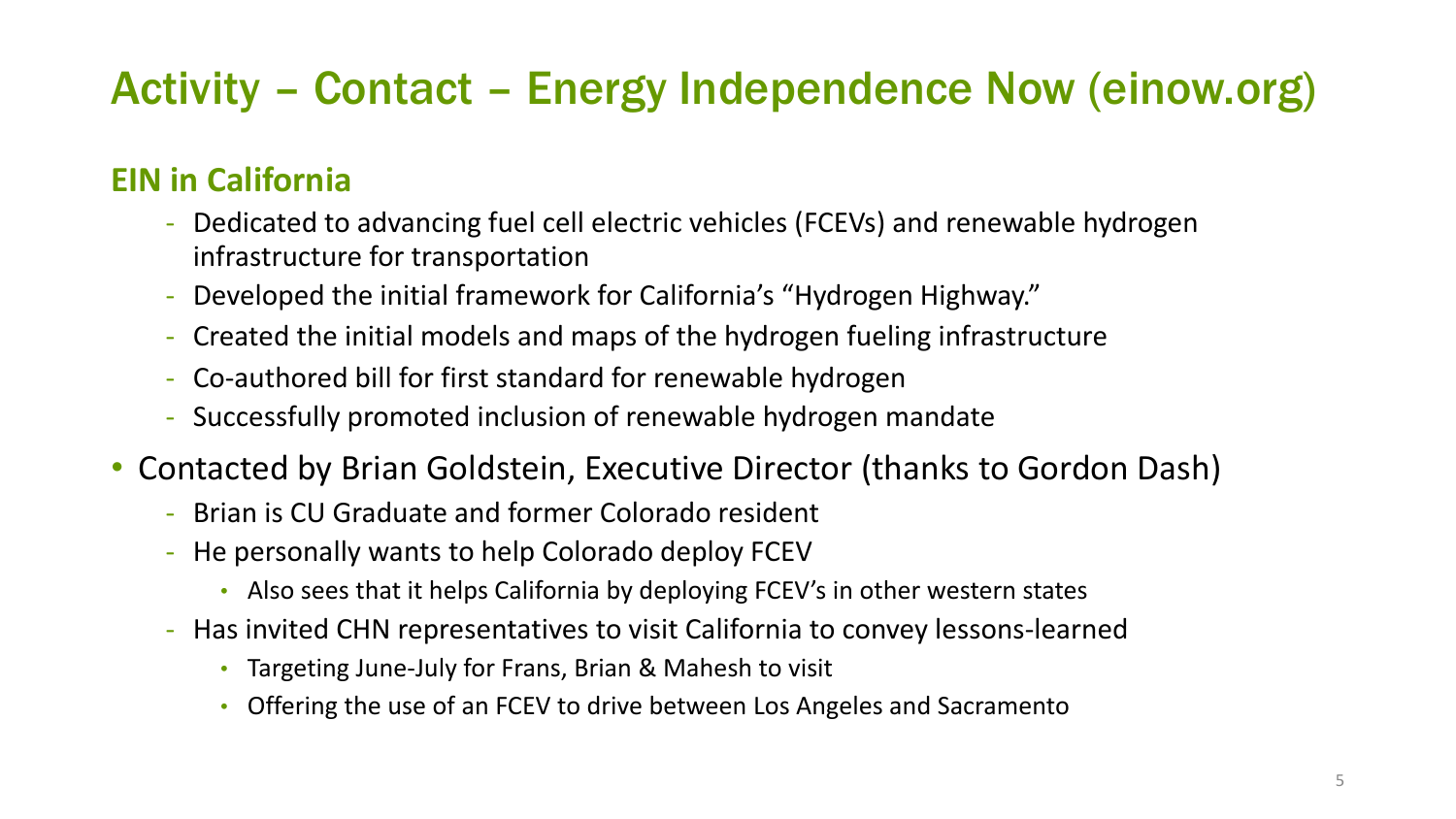# Activity – Contact – City of Boulder Fuel Cell Buses

- Contacted Alison Burchell with the City Council (thank you Ski Milburn)
- Boulder is interested in fuel cell buses
- Provided information about hydrogen fueling and buses
	- City council to review on Feb 20
- Also offered to submit a DoE grant application
	- Not enough time
- Brian will stay in contact and continue to work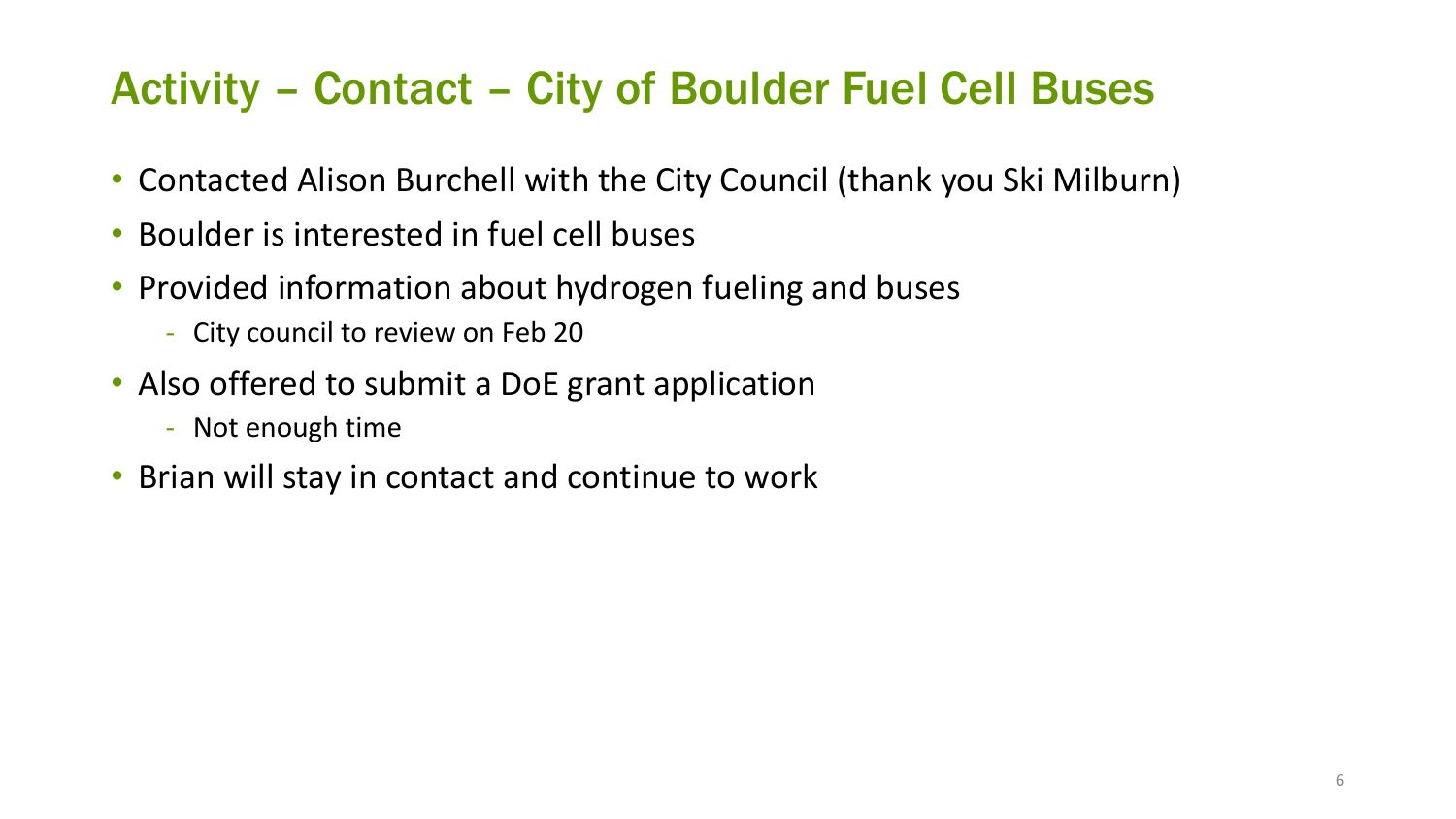# Colo Energy Office plans for H2 Roadmap

- Meeting with Zach Owens on Wednesday February 19
- Input to Hydrogen Roadmap report to be outsourced by the Colorado Energy Office.
- Assume similarity to the Renewable Natural Gas Market Study (June 2019)
	- GHG goals Colorado
	- GHG emissions in Colorado all segments
	- Value proposition hydrogen in all segments
	- Technology status of hydrogen supply and consumption equipment
	- Capital and operational cost today and projected
	- Incentives (Federal and State) assessment and recommendations
	- Timing of hydrogen implementation per segment
	- Capital requirements for next 10 years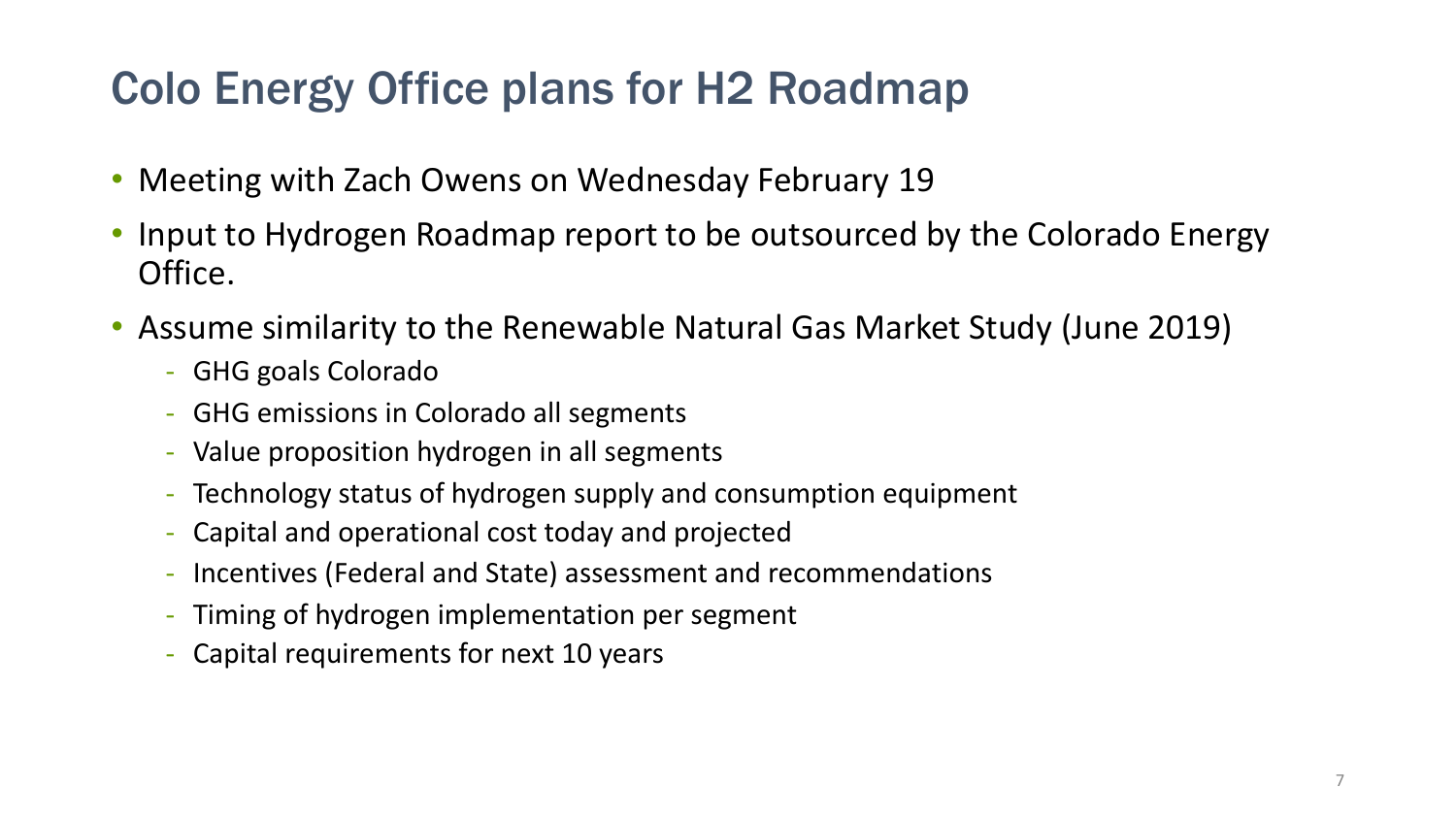### Colorado Energy and GHG emissions 2016

Figure 2. Colorado Energy Consumption by Sector, MMBTU's and percent total, 2016<sup>13</sup>



Figure 3. Colorado Emissions by Sector, MMT CO<sub>2</sub>e and percent total, 2016<sup>15</sup>

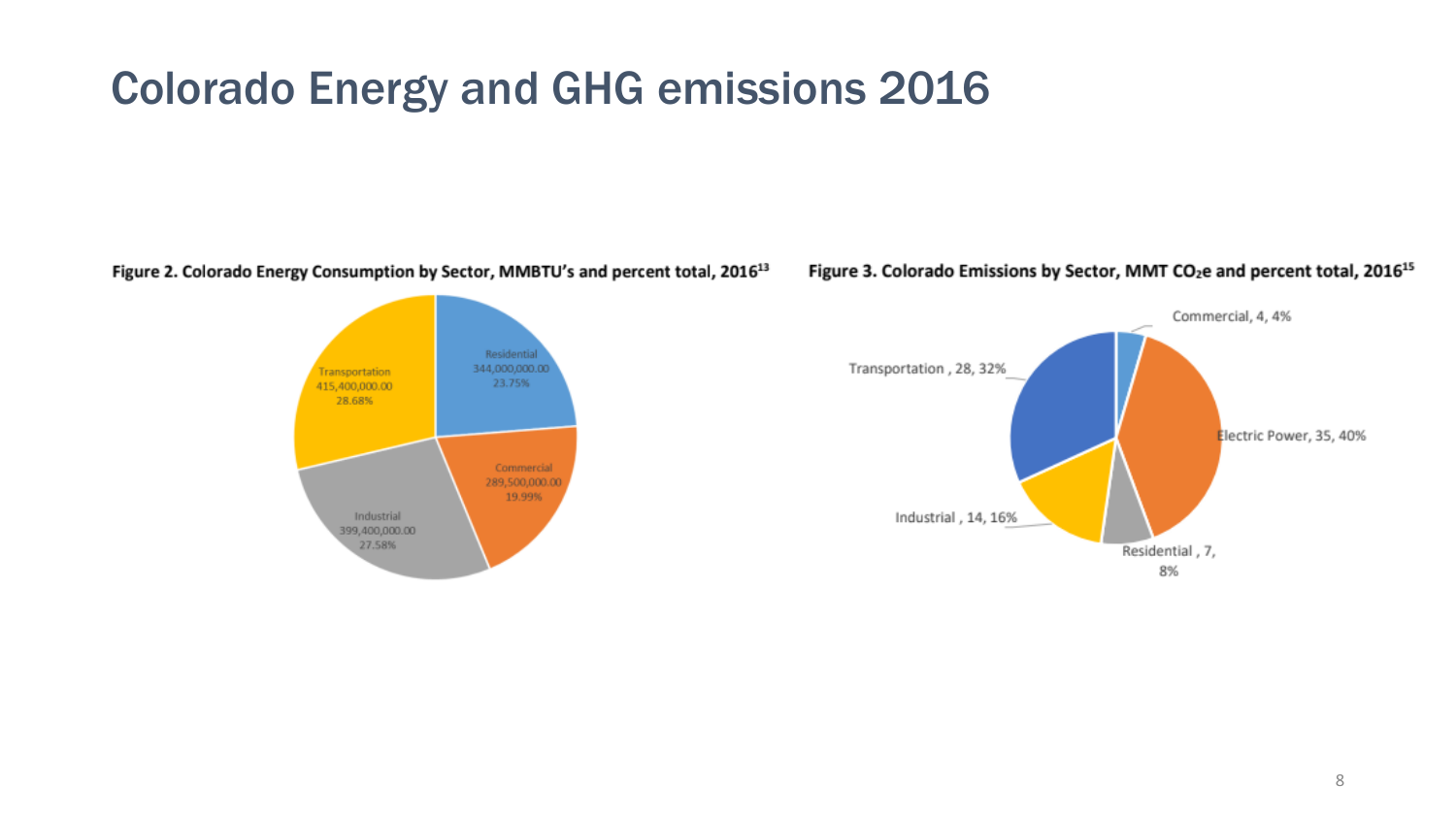# Colorado Transportation annual fuel use

- \$6 Billion Fuel spend
- 2.5 Billion DGE's
	- 76% Gasoline
	- 23% Diesel
	- <1% other

| TABLE 5. ESTIMATED TRANSPORTATION FUEL CONSUMPTION, 2016 <sup>17</sup> |             |                                                |                            |  |  |  |
|------------------------------------------------------------------------|-------------|------------------------------------------------|----------------------------|--|--|--|
| (Based on US EIA)                                                      |             |                                                |                            |  |  |  |
| Fuel                                                                   | 2016 MMTBUs | Diesel Gallon Equivalents (DGEs) <sup>18</sup> | <b>Percent consumption</b> |  |  |  |
| Distillate fuel oil (diesel)                                           | 81,000,000  | 589,601,182.11                                 | 22.96%                     |  |  |  |
| Electricity <sup>19</sup>                                              | 249,625     | 1,817,028.63                                   | 0.07%                      |  |  |  |
| Motor gasoline                                                         | 270,600,000 | 1,969,704,689.88                               | 76.72%                     |  |  |  |
| Conventional natural gas <sup>20</sup>                                 | 470,798     | 3,426,951.33                                   | 0.13%                      |  |  |  |
| Propane                                                                | 400,000     | 2,911,610.78                                   | 0.11%                      |  |  |  |
| <b>TOTALS</b>                                                          | 352,720,423 | 2,567,461,462.72                               | 100.00%                    |  |  |  |

Diesel fuel and motor gasoline clearly dominate highway fuel consumption in Colorado, accounting for over 99% of on-road fuels consumed.

#### **COLORADO ENERGY CONSUMPTION COSTS**

In 2016, highway fuel consumers in Colorado spent over \$6 billion dollars.

| <b>INDEE 0. ESTIMATED TRAINSPORTATION POLE COSTS (RETAIL), 2010</b> |                |                |                 |  |  |
|---------------------------------------------------------------------|----------------|----------------|-----------------|--|--|
| Fuel                                                                | 2016 Average   | 2016 MMTBUs    | Total           |  |  |
|                                                                     | <b>S/MMBTU</b> |                |                 |  |  |
| Distillate fuel oil (diesel)                                        | \$16.12        | 81,000,000.00  | \$1,305,720,000 |  |  |
| Electricity <sup>22</sup>                                           | \$28.63        | 249,625.21     | \$7,174,228     |  |  |
| Motor gasoline                                                      | \$17.37        | 270,600,000.00 | \$4,701,800,000 |  |  |
| Conventional natural gas <sup>23</sup>                              | \$9.21         | 470,798.00     | \$4,336,049     |  |  |
| Propane                                                             | \$12.40        | 400,000.00     | \$4,960,000     |  |  |
| <b>TOTALS</b>                                                       | N/A            | 352,720,423.21 | \$6,023,990,278 |  |  |

| TABLE 6. ESTIMATED TRANSPORTATION FUEL COSTS (RETAIL), 2016 <sup>21</sup> |  |
|---------------------------------------------------------------------------|--|
|---------------------------------------------------------------------------|--|

COLORADO ENERGY OFFICE - RNG IN TRANSPORTATION: COLORADO MARKET STUDY | 11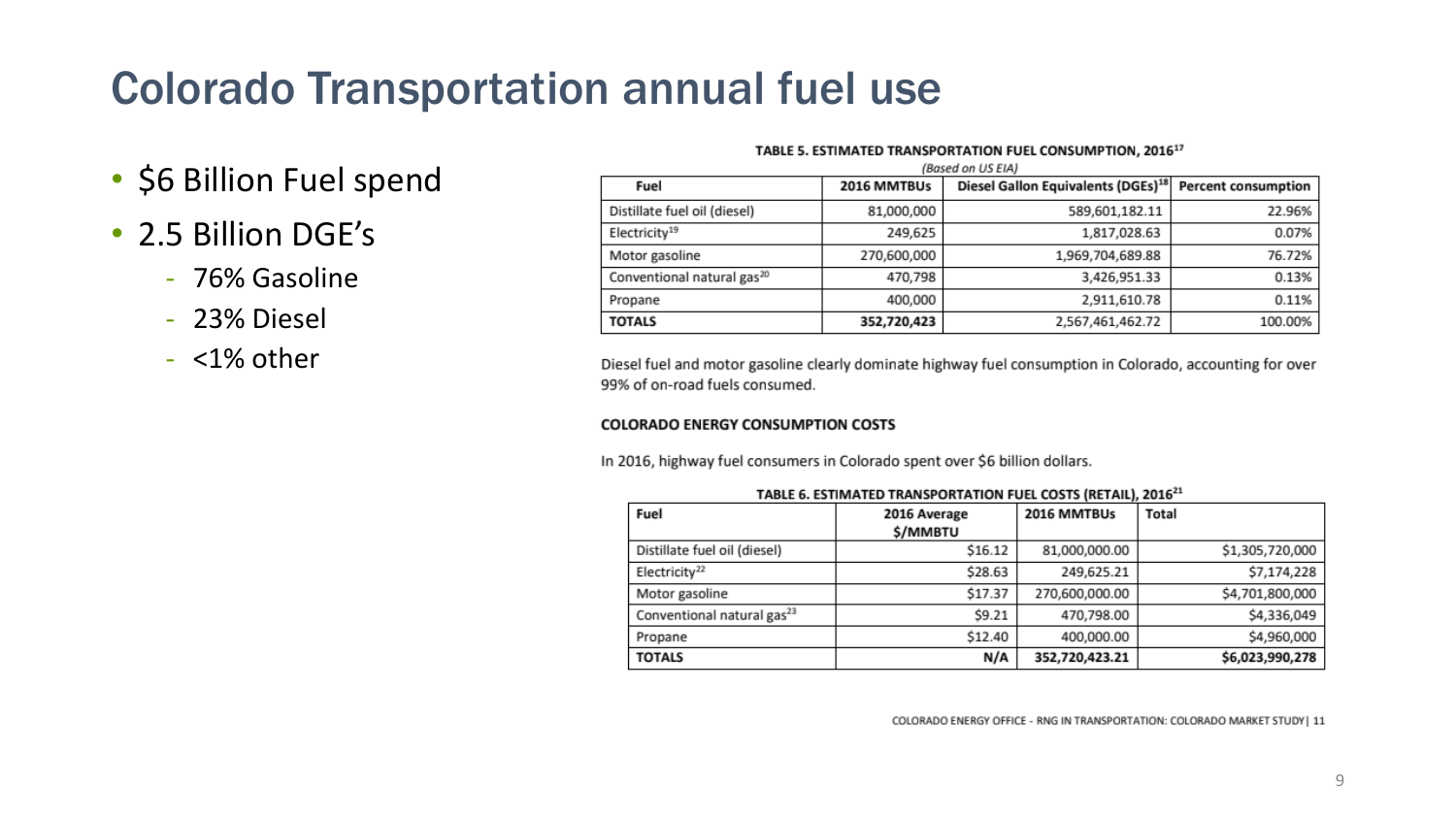## Transportation fuels GHG impact (28%)



#### FIGURE 1: Lifecycle Carbon Intensity (g CO2e/MJ); Petroleum & Alternative Fuels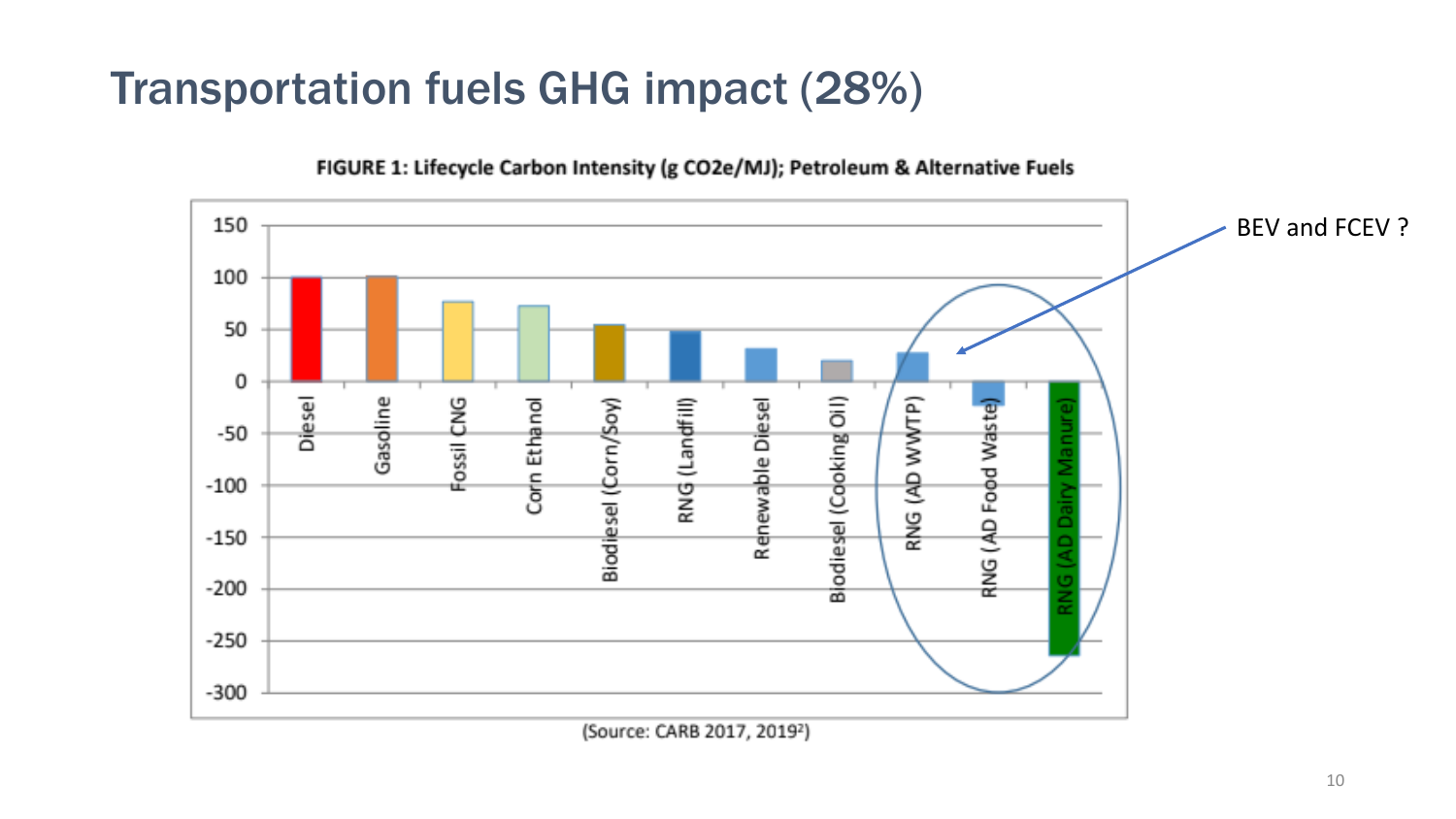# Colorado Transportation fuel transformation

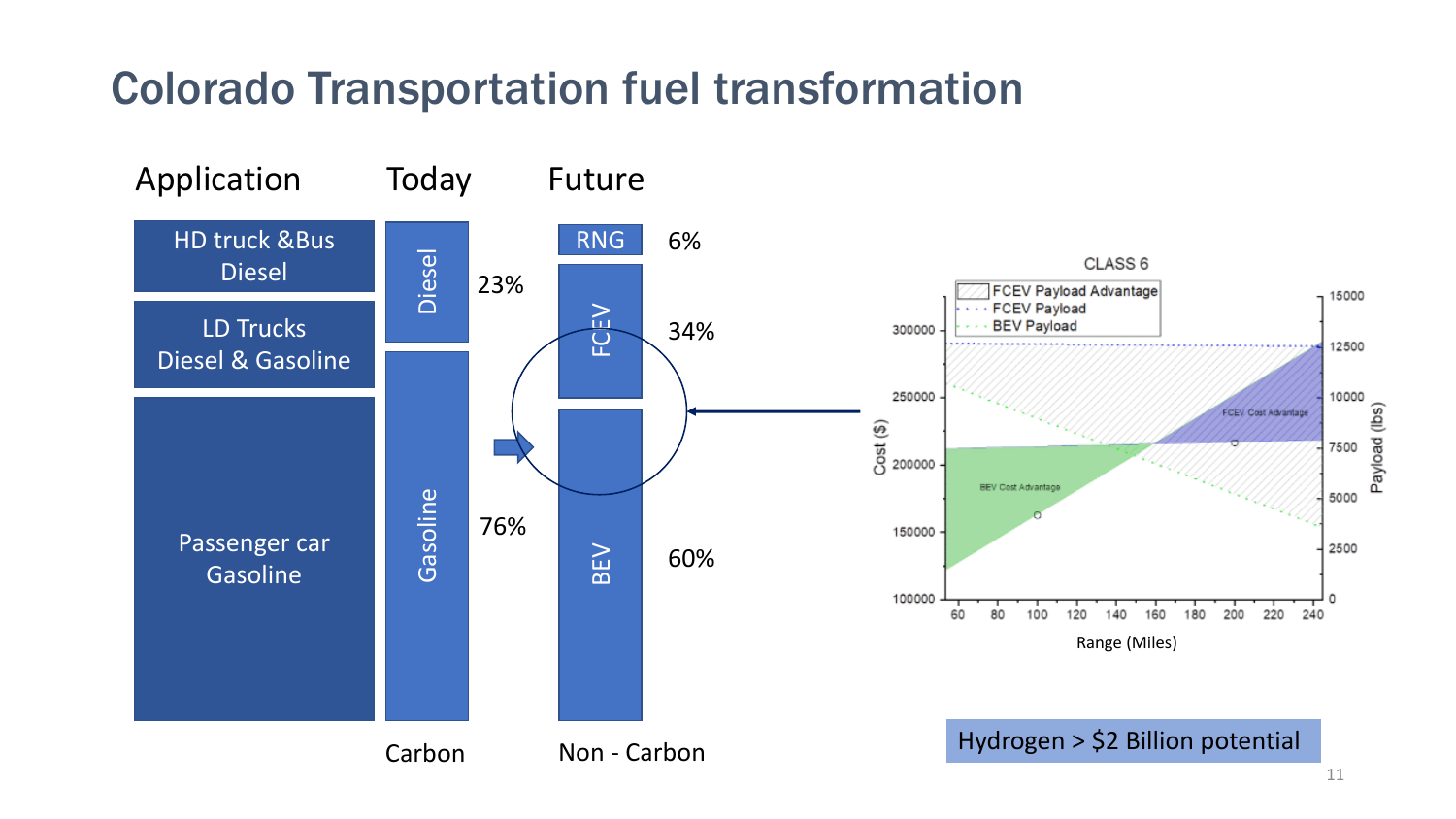## Colorado Electric Power GHG impact (36%)



eia Source: Energy Information Administration, Electric Power Monthly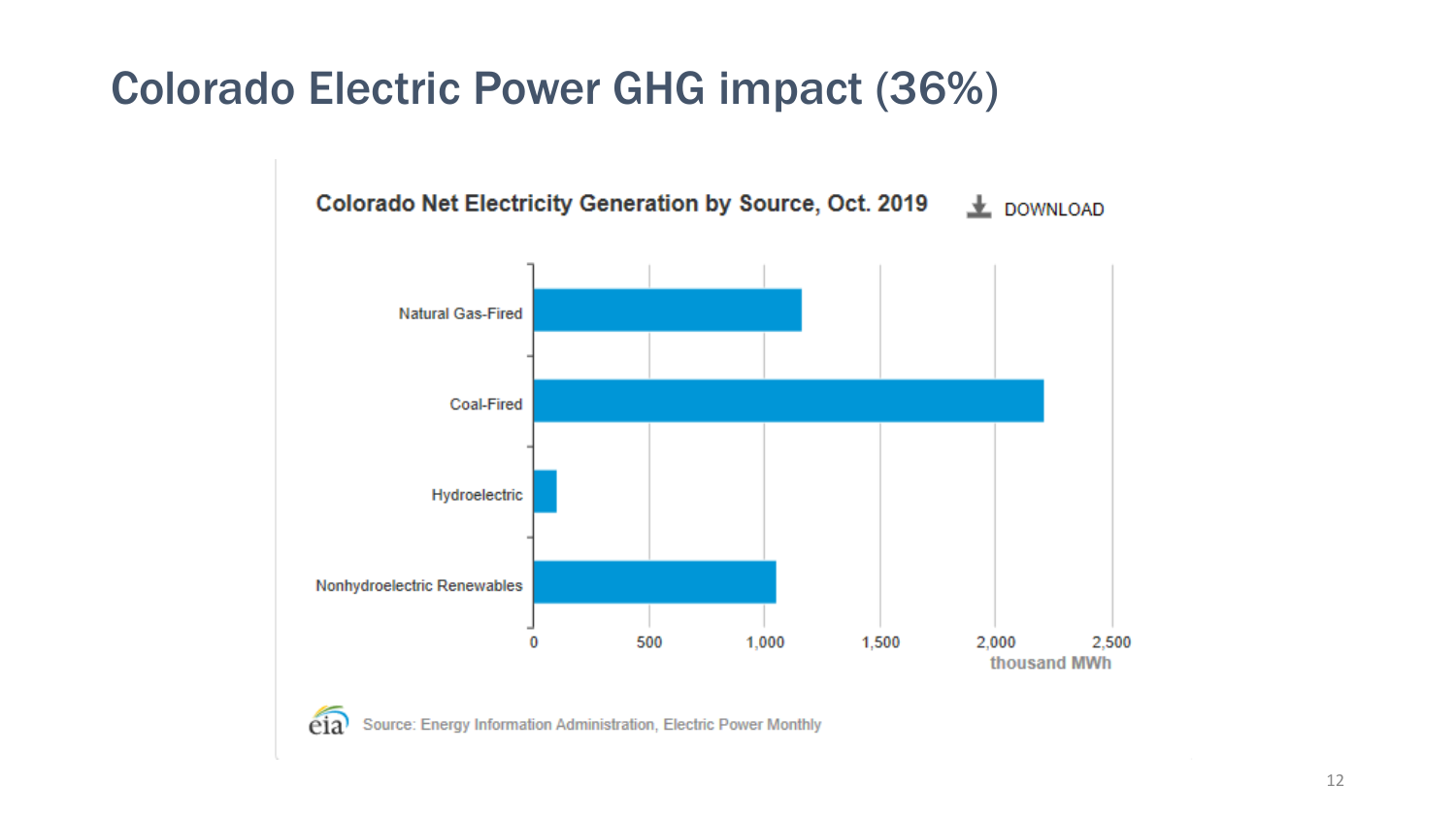# New Energy Coalition

- Interview conducted with Jan Jaap Aue, Professor at The University of Groningen, Netherlands and CEO of Etrance
- Jan Jaap has been a key initiator in the past 10 years of driving hydrogen initiatives in the North of the Netherlands.
	- 8 years ago the started a 'volunteer organization' to promote hydrogen
	- New Energy Coalition Today 40 FTE payroll organization, \$35M project budget
	- Interview topics:
		- Asked to tell their story
		- Lessons learned
		- What worked/didn't work
		- Potential collaboration with CHN
	- Follow on interview to be scheduled.
- Formalize question list and conduct similar interviews with other consortia
	- Had an informal discussion with Ken Dragoon form HEA (North West states)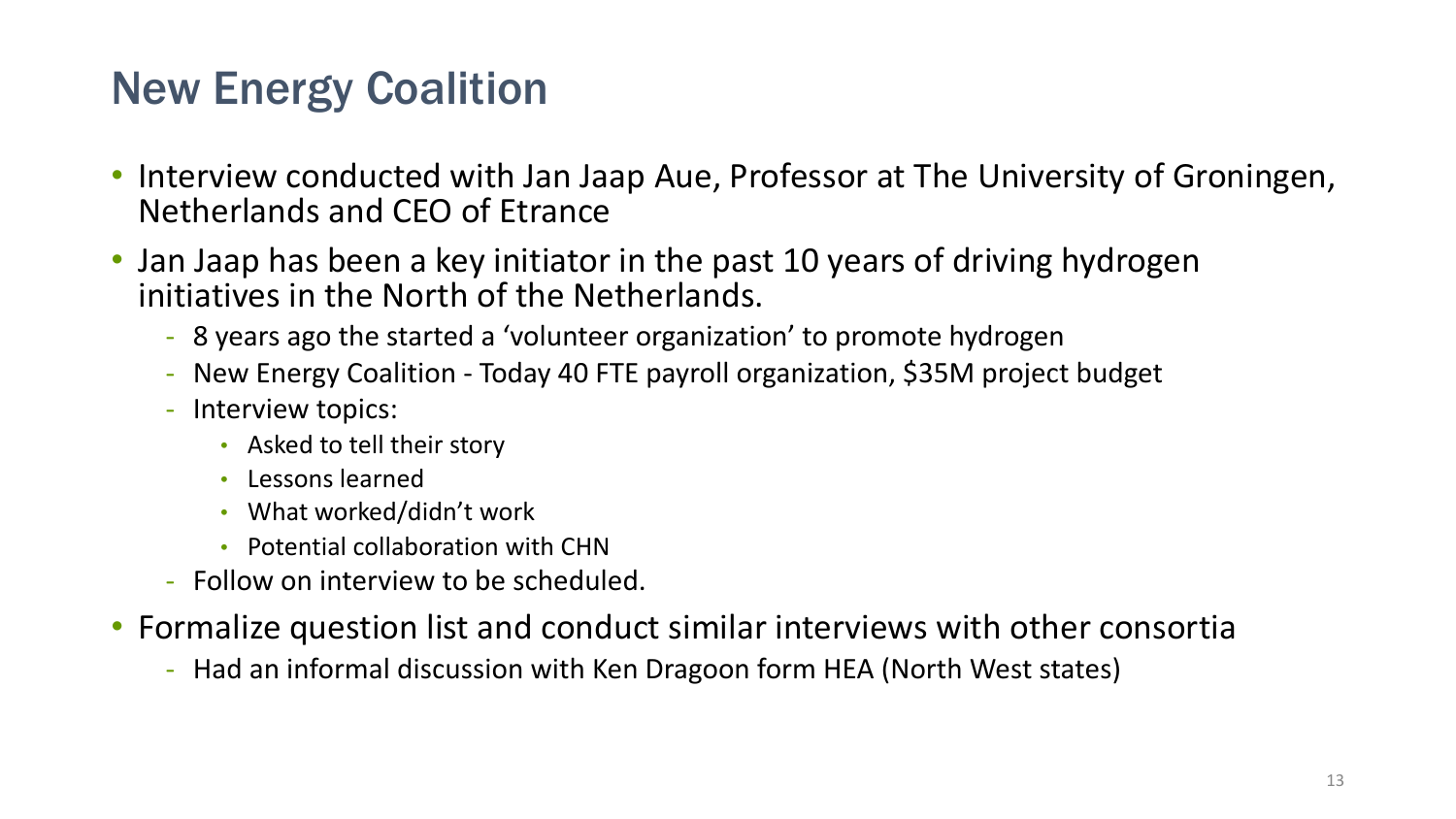# Feb 6 meeting Action Items

• Review action tracker spreadsheet.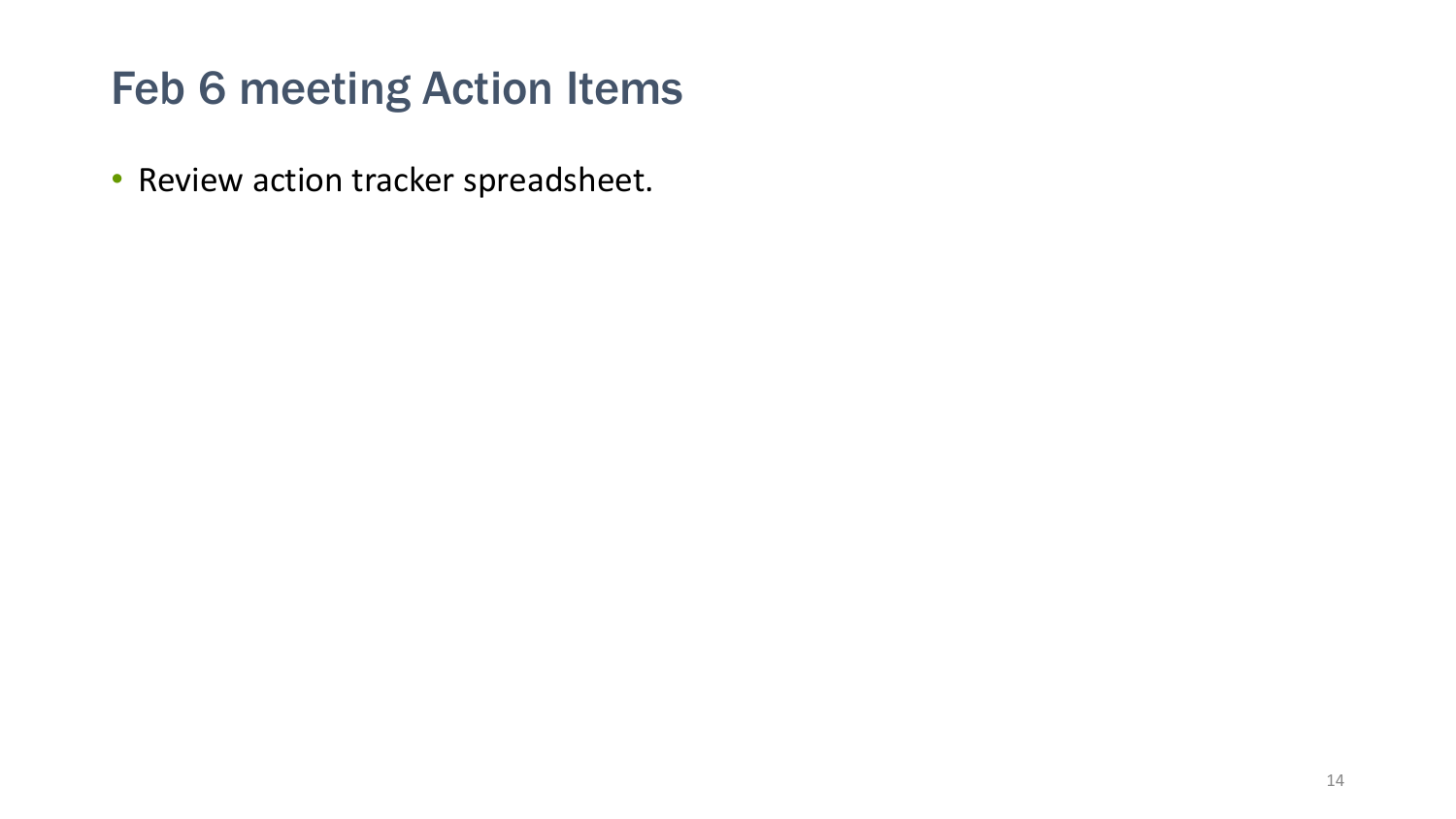# Proposed topics

- Hydrogen distribution (start)
	- 350 versus 700 bar
	- SMR versus hydrolysis
	- Cost of transportation
	- Well to wheel cost and carbon
	- Where are the first strategic locations
	- Business model including incentives
	- How do we fund this
- Hydrogen users
	- State government
	- City government
	- Major progressive distribution chains (Amazon, Brewers, UPS etc).
	- Vehicle availability
	- Business model including Incentives or lack there-of
	- Outreach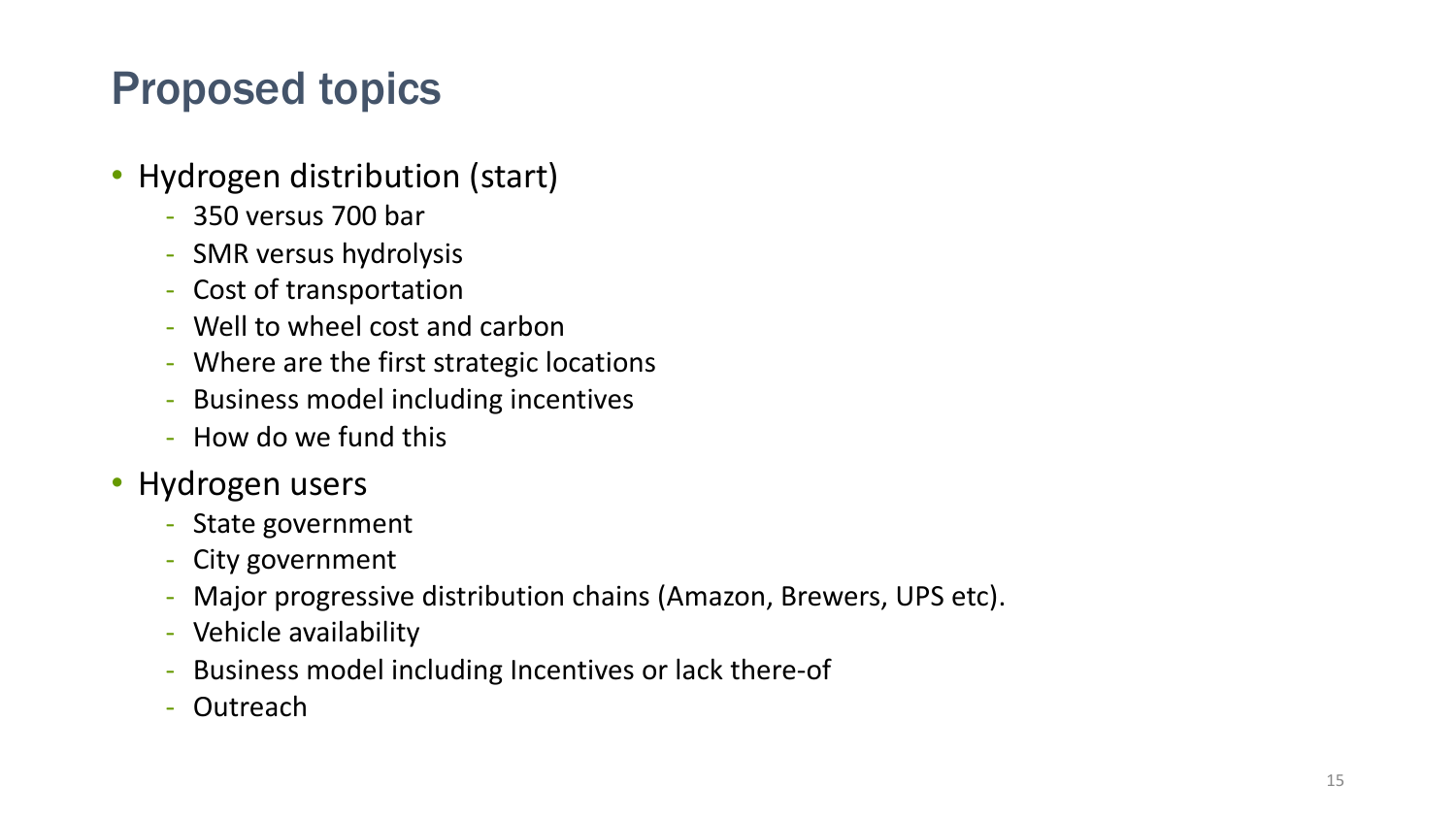# Proposed topics

- Supply chain
	- Most promising future technologies
	- State of the art technology and pricing
	- Capital and operational cost expectations/projections
	- Centralized versus decentralized
	- Lessons learned from other regions
	- How to start with hydrogen supply in Colorado
- Industrial and Utility Use
	- Who are heavy users of NG that are early adapters of non carbon energy
	- Outreach to key players
	- Hydrogen as long-term energy storage
	- How much curtailed wind are we expecting
	- Lessons learned from other regions applicability in Colorado